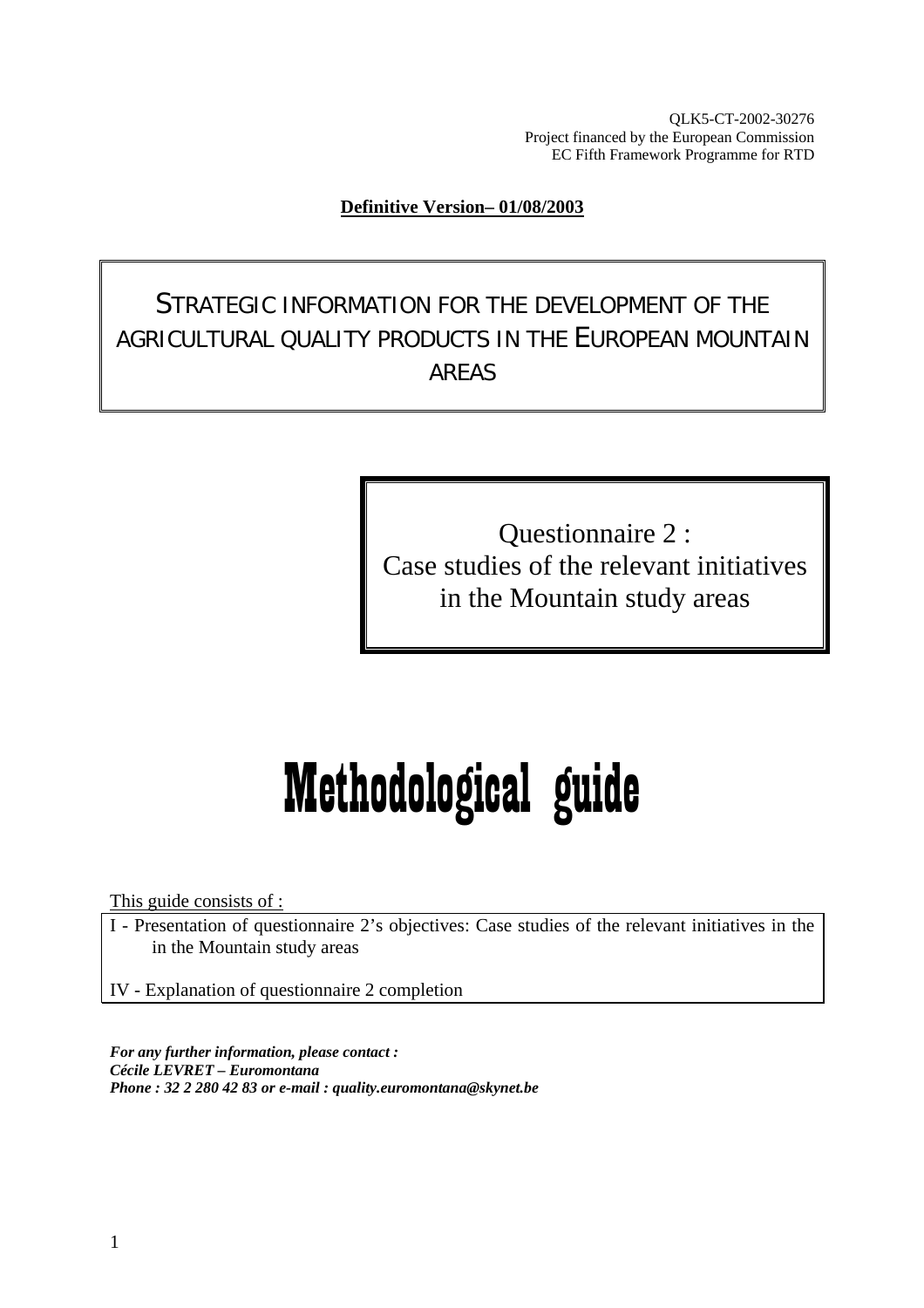# **I – Presentation of Questionnaire 2 objectives**

## **1/ Objectives and missions**

Questionnaire 2 follows questionnaire 1, which examined various products (more than one hundred in total) from the 10 Mountain study areas. Questionnaire 1 went deep into the internal criteria of each product and its supply chain (production and transformation methods, qualities implied, mountainous conditions impacts, volumes and prices).

However, questionnaire 2 is framed in the form of case studies from some selected products which were under review in Questionnaire 1 in order to find the crucial external conditions that are of interest for the commodity chain process (such as institutional factors, historical and economical environment, …).

Questionnaire 2 central theme is:

#### **To identify the conditions that makes a mountain quality product economically sustainable.**

At a second priority, questionnaire 2 will have to give some explanatory elements to the following issues :

1/ Why are there few PDO/PGIs and yet there are many initiatives based on communication in mountain areas?

2/ What are the criteria, elements of success and failures?

3/ And finally, what are the needs ?

The study cases selected chosen can be selected either as successes or as failures (in term of economic, environmental and social sustainability) and have a strong potential to yield lessons.

### **2/ The 7 chapters of Questionnaire 2 description**

For each case study the following chapters have to be filled in:

 $\triangleright$  Emerging of the project: describes the global reasons for the creation of the project / quality product ;

¾ Production : focuses on raw material production and its various environment;

- $\triangleright$  Processing and Transformation
- $\triangleright$  Delivery chain : gathers all the commercial and trade actors;

¾ Global supply chain: aims to describe criteria that cannot be studied on a transversal level (that is to say production, processing and commercial levels), but more on a linear level (from producers to consumers). Therefore, *the Supply chain will include, in this Questionnaire 2, the production and the processing and the delivery chain stages.*